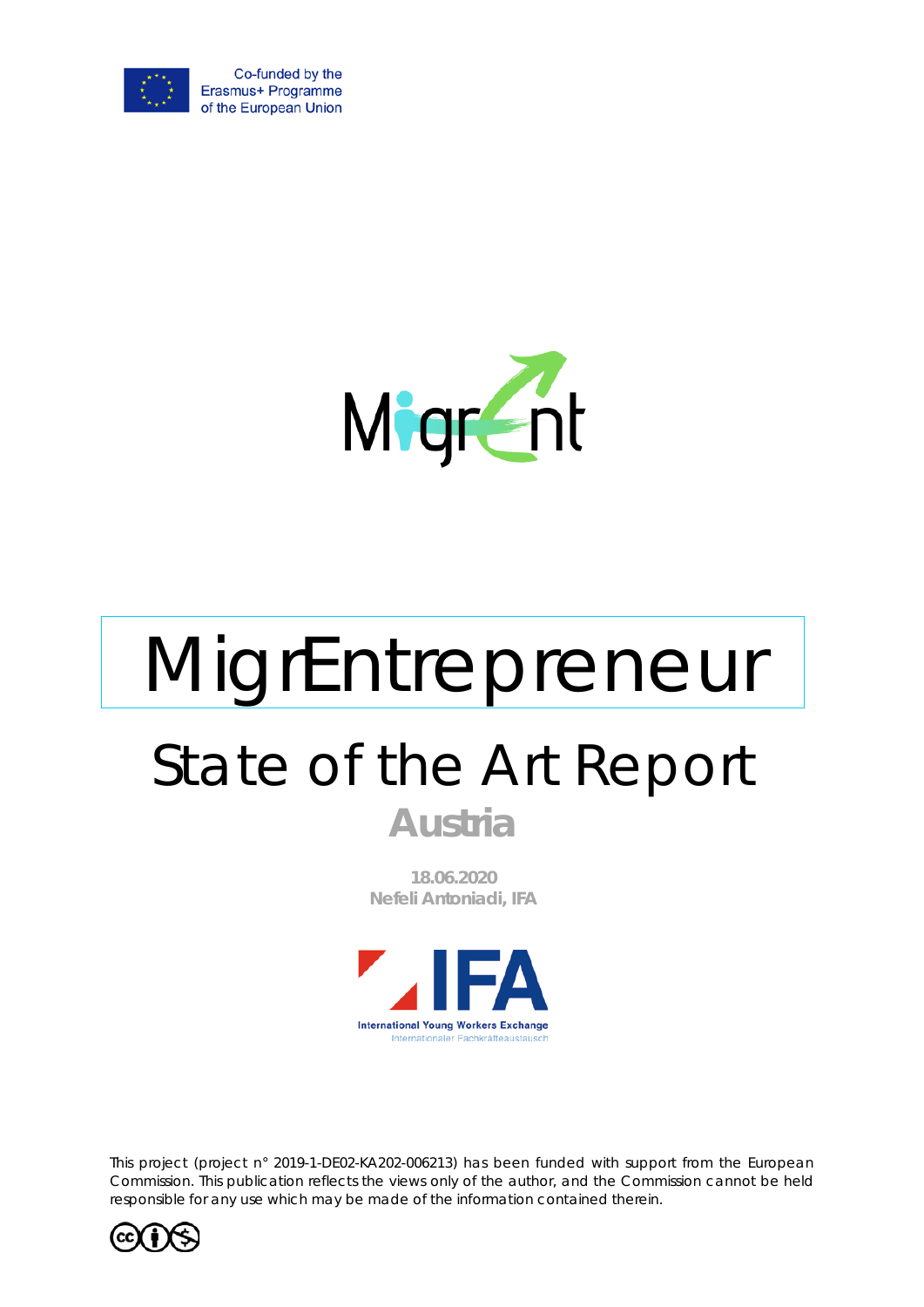



## 1. Introduction

Numbers about Entrepreneurship is a powerful driver of economic growth and job creation: it creates new companies and jobs, opens up new markets, and nurtures new skills and capabilities. Within the EU, migrants represent an important pool of potential entrepreneurs, and may face specific legal, cultural and linguistic obstacles.<sup>[1](#page-1-0)</sup> The promotion of migrant entrepreneurship is incorporated in the Europe 2020 strategy, including a blueprint for joint action to remove barriers and create a supportive environment.

The Entrepreneurship Action Plan 2020 and the Small Business Act aspire to unlock Europe's entrepreneurial potential; ease the creation of new businesses and create a supportive environment for existing entrepreneurs to thrive and grow.  $2^{\circ}$  $2^{\circ}$  The plan provides common policy framework and supporting measures which help EU countries as they further develop and strengthen their national integration policies for third-country nationals through tailored business training and mentoring.

For migrants, employment is not only a source of income, but also a pivotal activity to improve their integration in a broader sense. The inclusion in the labour market introduces the person in a diverse environment and fosters relationships with local citizens. Needless to say, having a salary, makes possible to fulfil primary needs and have resources for more socially related activities. Many migrants already have experience in self-employment or a high innovation potential and are good at developing ideas, as they had to adapt to what were sometimes the most adverse living conditions. Therefore it is important to promote an integration that allows immigrants to develop possible ideas in entrepreneurship.<sup>[3](#page-1-2)</sup>

A possible definition for a migrant entrepreneur could be:

"a foreign-born business owner or a member of an ethnic minority born in the receiving country, who seeks to generate value through the creation or expansion of economic activity, by identifying new products, processes or markets." [4](#page-1-3)

<span id="page-1-0"></span><sup>&</sup>lt;sup>1</sup>[https://ec.europa.eu/growth/smes/promoting-entrepreneurship/we-work-for/migrants\\_en](https://ec.europa.eu/growth/smes/promoting-entrepreneurship/we-work-for/migrants_en)<br>
<sup>2</sup>[https://ec.europa.eu/growth/smes/promoting-entrepreneurship/action-plan\\_en](https://ec.europa.eu/growth/smes/promoting-entrepreneurship/action-plan_en)<br>
<sup>3</sup>https://projectmile.eu/2019/12/03/focus-topic-n2-mig

<span id="page-1-1"></span>

<span id="page-1-2"></span>

<span id="page-1-3"></span>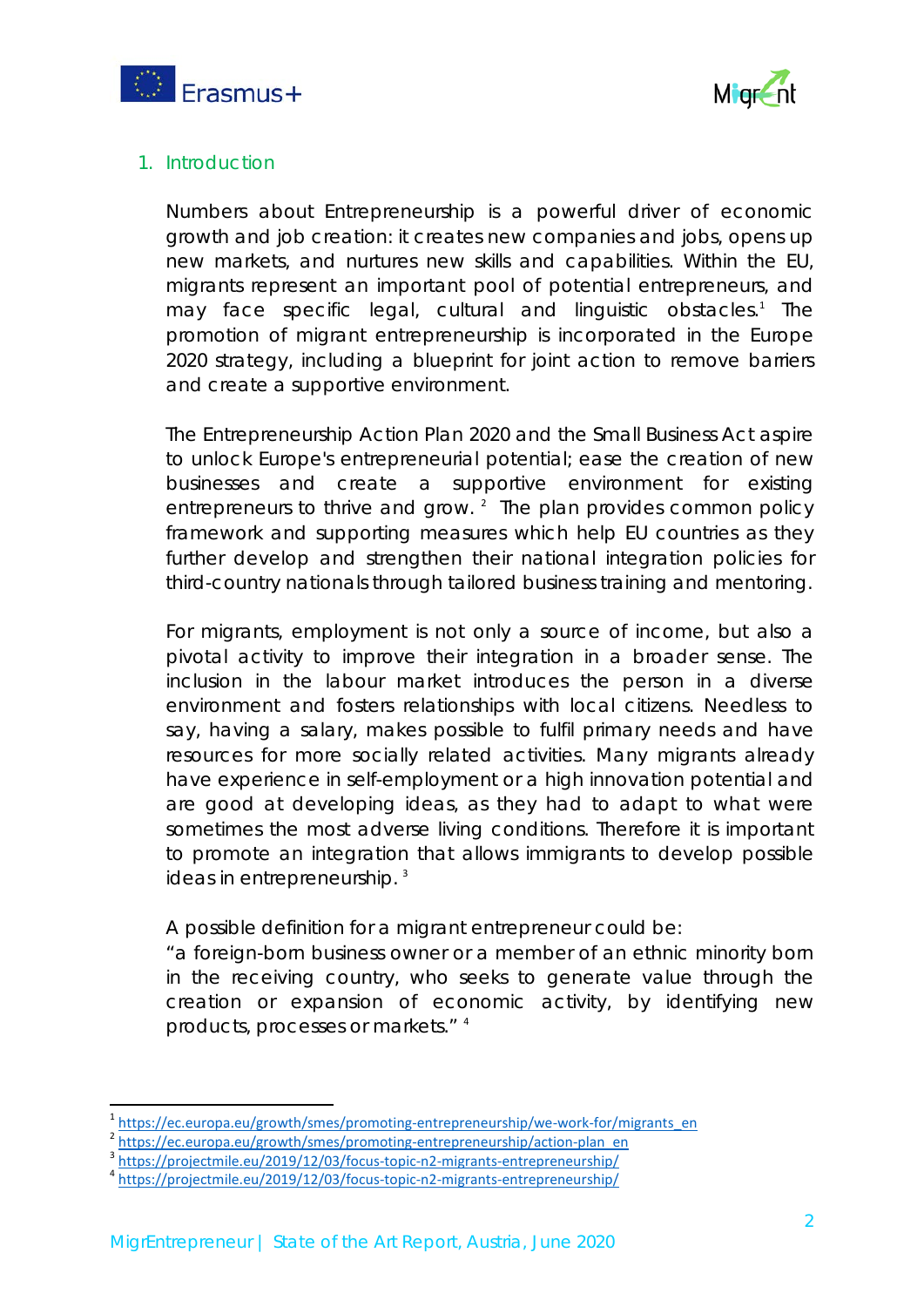



Some words that will be use throughout the report: Nationals = national-born with national-born parents Non-nationals = Migrants = People with a migrant background 1st generation = foreign-born = born in another country 2nd generation = national-born with foreign-born parents EU-Nationals, Third-country nationals = Non-EU nationals

The **MigrEntrepreneur project (MigrEnt**) aims at presenting best-practice examples of entrepreneurial learning and start-ups of migrants or refugees, integrating successful approaches into educational measures possible to empower migrants, provide them with skills, which are recognised also in other states, if they plan to move. The focus of the project is the entrepreneurial learning. "Entrepreneurship education prepares people to be responsible and enterprising individuals. It helps people develop the skills, knowledge, and attitudes necessary to achieve the goals they set out for themselves. Evidence also shows that people with entrepreneurial education are more employable." [5](#page-2-0)

Austria as one of the five European partners on the project is represented by the **IFA Association**. IFA (International Young Workers Exchange) is the leading organization in Austria around international work experience of vocational trainees. Founded in 1995 by the Austrian Economic Chambers, the Federation of Austrian Industries and the Junior Chamber Austria, IFA is a focal point for information and consulting for young people, businesses and educational institutions in the international work placements in the European VET system.

This State of the Art report will be examining the landscape in Austria around the topic of migrant entrepreneurship. Through this scope we will take a look first on the demographics focused on non-nationals' self-employment and in the general support of entrepreneurial activities in Austria and take a glimpse in its capital city, Vienna. Lastly we will focus in best practices of entrepreneurial support and learning in the migrant context.

<span id="page-2-0"></span><sup>5</sup> [https://ec.europa.eu/growth/smes/promoting-entrepreneurship/support/education\\_en](https://ec.europa.eu/growth/smes/promoting-entrepreneurship/support/education_en)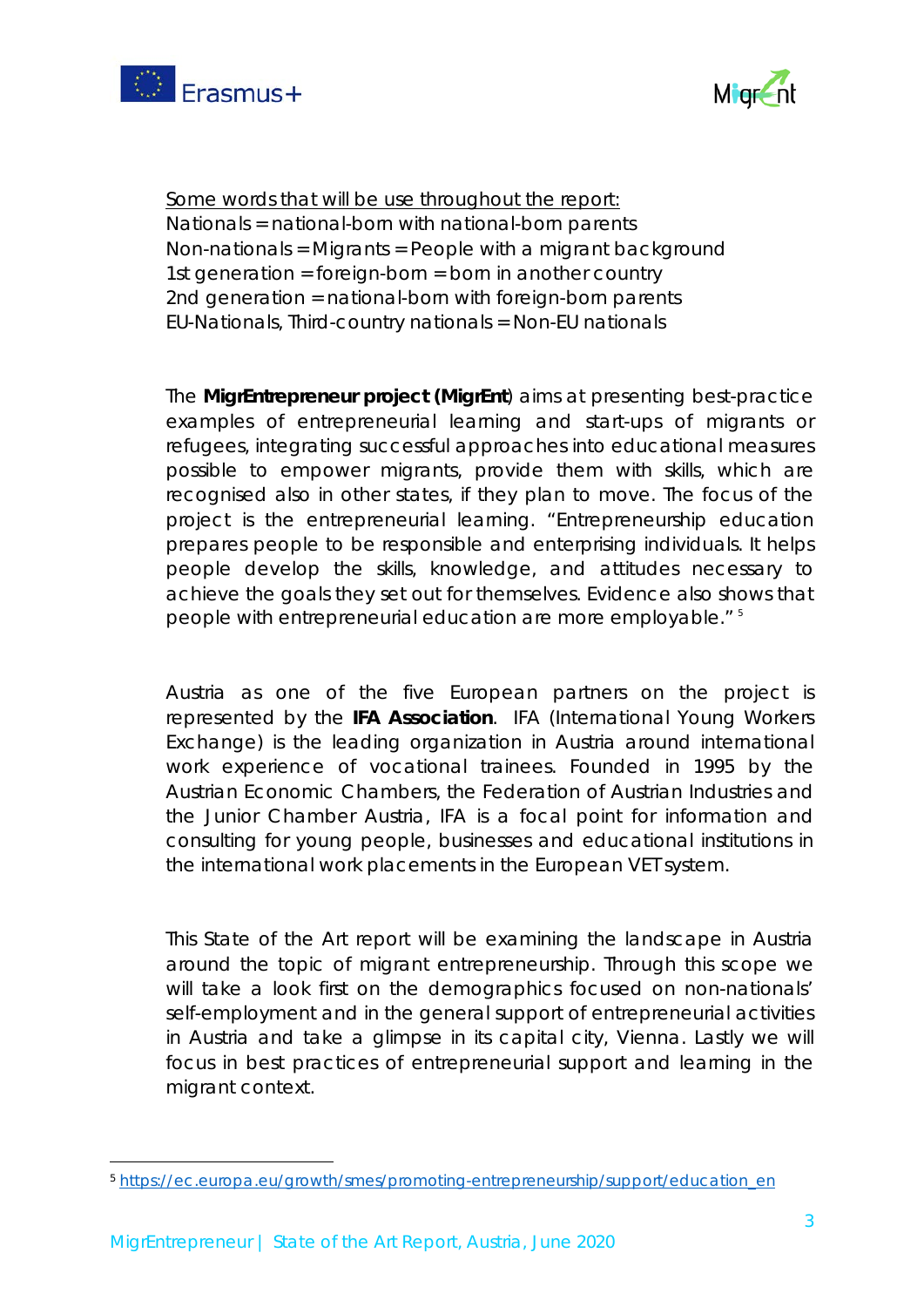



## 2. Data / statistics

During 2018, a total 3.9 million people immigrated to one of the EU-27 member states. From those, 1.4 million previously resided in the EU and migrated to another member state, and an estimated 2.4 million moved from outside the EU. Austria has one of the highest EU rates of immigration inside the EU borders. In 2018, 62% of the migrants were residents in another EU-27 member state, while the rest moved from a third-country. In total 105.600 people moved to Austria in 2018. [6](#page-3-0)

On average in 2018 the number of people with a migrant background living in Austria was 2.02 million, less than a quarter of the total population (8.86 million). According to the official demographics, 1.49 million are first generation migrants, meaning they were born in another country (foreign-born residents). The remaining 530.000 were born in Austria to foreign-born parents.<sup>[7](#page-3-1)</sup>



*Table 1: Foreign Citizens – TOP-20-Nationalities on 1.1.2019*

The biggest group of foreign population living in Austria is German citizens with 192.400 people, corresponding to 16% of the non-nationals, followed by Serbian (8.5%) and Turkish citizens (8.2%). The next most found nationalities are Romania, Bosnia/Herzegovina and Hungary.

<span id="page-3-1"></span><span id="page-3-0"></span><sup>6</sup> <https://ec.europa.eu/eurostat/statistics-explained/pdfscache/1275.pdf> [7https://www.bmeia.gv.at/fileadmin/user\\_upload/Zentrale/Integration/Integrationsbericht\\_20](https://www.bmeia.gv.at/fileadmin/user_upload/Zentrale/Integration/Integrationsbericht_2019/Migration-Integration-2019.pdf) [19/Migration-Integration-2019.pdf](https://www.bmeia.gv.at/fileadmin/user_upload/Zentrale/Integration/Integrationsbericht_2019/Migration-Integration-2019.pdf)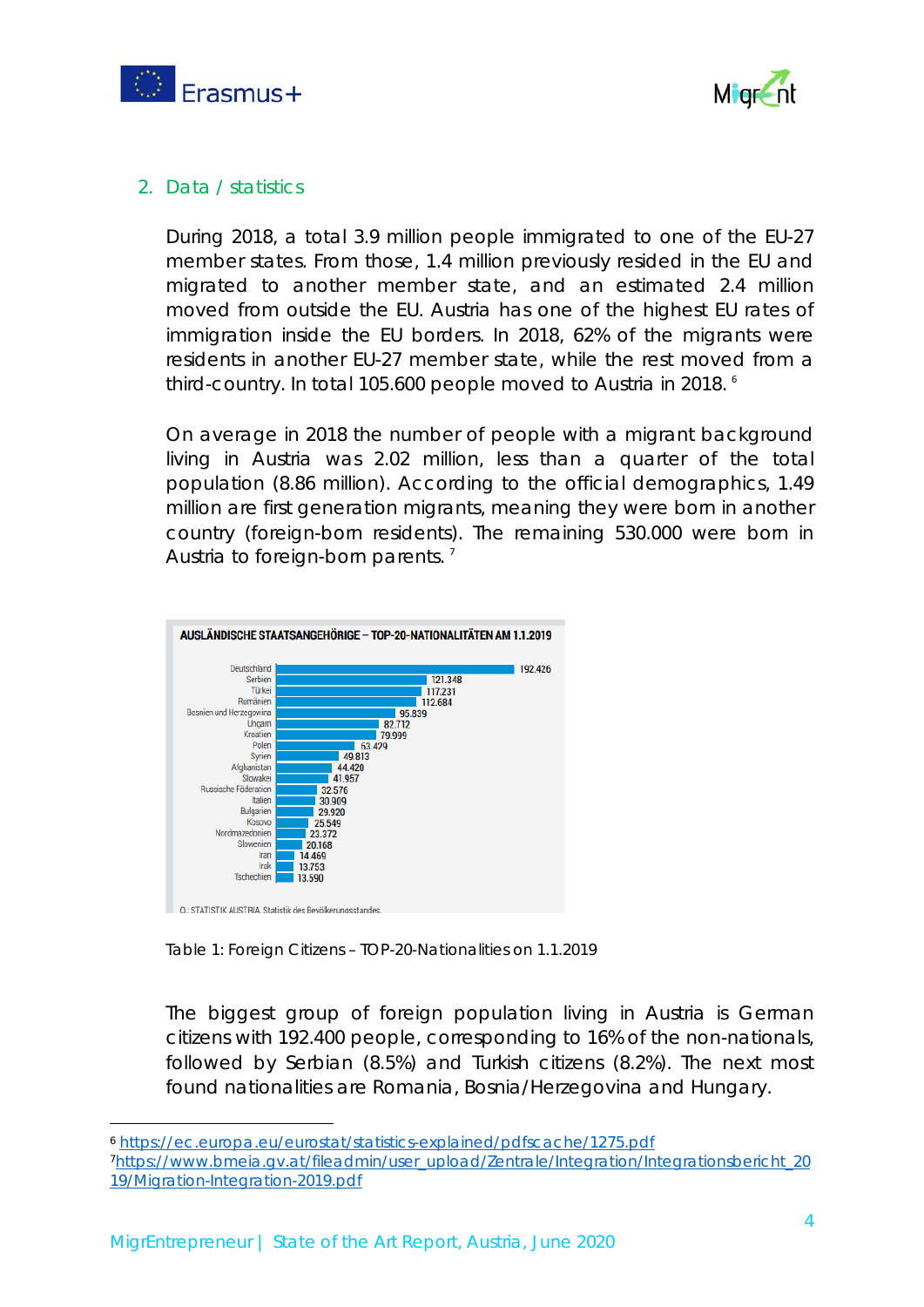



Per January 2019, 720.000 people lived in Austria being citizens of another EU-27 member state (8% of the total population). Breaking down the graphic above most frequent EU-nationalities are:

- EU-15 nationalities (EU before 2014): Germany mostly and much lesser Italy
- EU-11 nationalities (newest EU members after 2004) ranked: Rumania, Hungary, Croatia, Poland, Slovakia, Bulgaria, Slovenia, Czech Republic

The other 700.000 are third country nationals, making another 8% of the total population. As shown the graphic above, the most often non-EU nationalities in Austria are:

o third county nationalities ranked: Serbia, Turkey, Bosnia/Herzegovina, Syria, Afghanistan, Russia, Kosovo, North Macedonia, Iran, Iraq

### **Types of employment**

In 2018, from the 4.3 million of the active working force in Austria, one quarter were people with a migrant background. As seen in the graphic below, this 1 million people are differently active in the labour market than the Austrian nationals. Foreigners or foreign-born people tend to be primarily workers (49% of the migrant labour market) while Austrians are mostly employed or civil servants (62% of the national labour market).

| <b>BERUFLICHE STELLUNG DER ERWERBSTÄTIGEN 2018</b> nach Migrationshintergrund |                            |                 |                                                                                                  |                                                                   |  |
|-------------------------------------------------------------------------------|----------------------------|-----------------|--------------------------------------------------------------------------------------------------|-------------------------------------------------------------------|--|
|                                                                               | Erwerbstätige<br>insgesamt | Arbeiter/-innen | Angestellte, Beamtinnen<br>und Beamte.<br>Vertragsbedienstete,<br>freie Dienst-<br>nehmer/-innen | Selbstständige<br>außerhalb der<br>Land- und Forst-<br>wirtschaft |  |
| Migrationshintergrund                                                         | in 1.000                   |                 | in % aller Erwerbstätigen gleichen Migrationshintergrunds                                        |                                                                   |  |
| Insgesamt                                                                     | 4.319.1                    | 26,2            | 61,8                                                                                             | 9,0                                                               |  |
| Ohne Migrationshintergrund                                                    | 3.316,0                    | 21,2            | 65.6                                                                                             | 9,4                                                               |  |
| Mit Migrationshintergrund                                                     | 1.003.1                    | 42,9            | 48.9                                                                                             | 8.0                                                               |  |
| EU-Staaten vor 2004/EFTA                                                      | 147.0                      | 15.2            | 72.0                                                                                             | 12.2                                                              |  |
| EU-Beitrittsstaaten 2004                                                      | 149.2                      | 42.3            | 49.4                                                                                             | 8.1                                                               |  |
| EU-Beitrittsstaaten ab 2007                                                   | 126.3                      | 52.0            | 39.5                                                                                             | 8,4                                                               |  |
| Ehem. Jugoslawien (außerhalb der EU)                                          | 281,7                      | 54,5            | 41,3                                                                                             | 4.2                                                               |  |
| Türkei                                                                        | 127.2                      | 53.0            | 40.5                                                                                             | 6,5                                                               |  |
| Sonstige Staaten                                                              | 171.7                      | 34.1            | 54.3                                                                                             | 11,6                                                              |  |

auf 100% sind Selbstständige in Land- und Forstwirtschaft

*Table 2: Work Status of the working population according to migration background*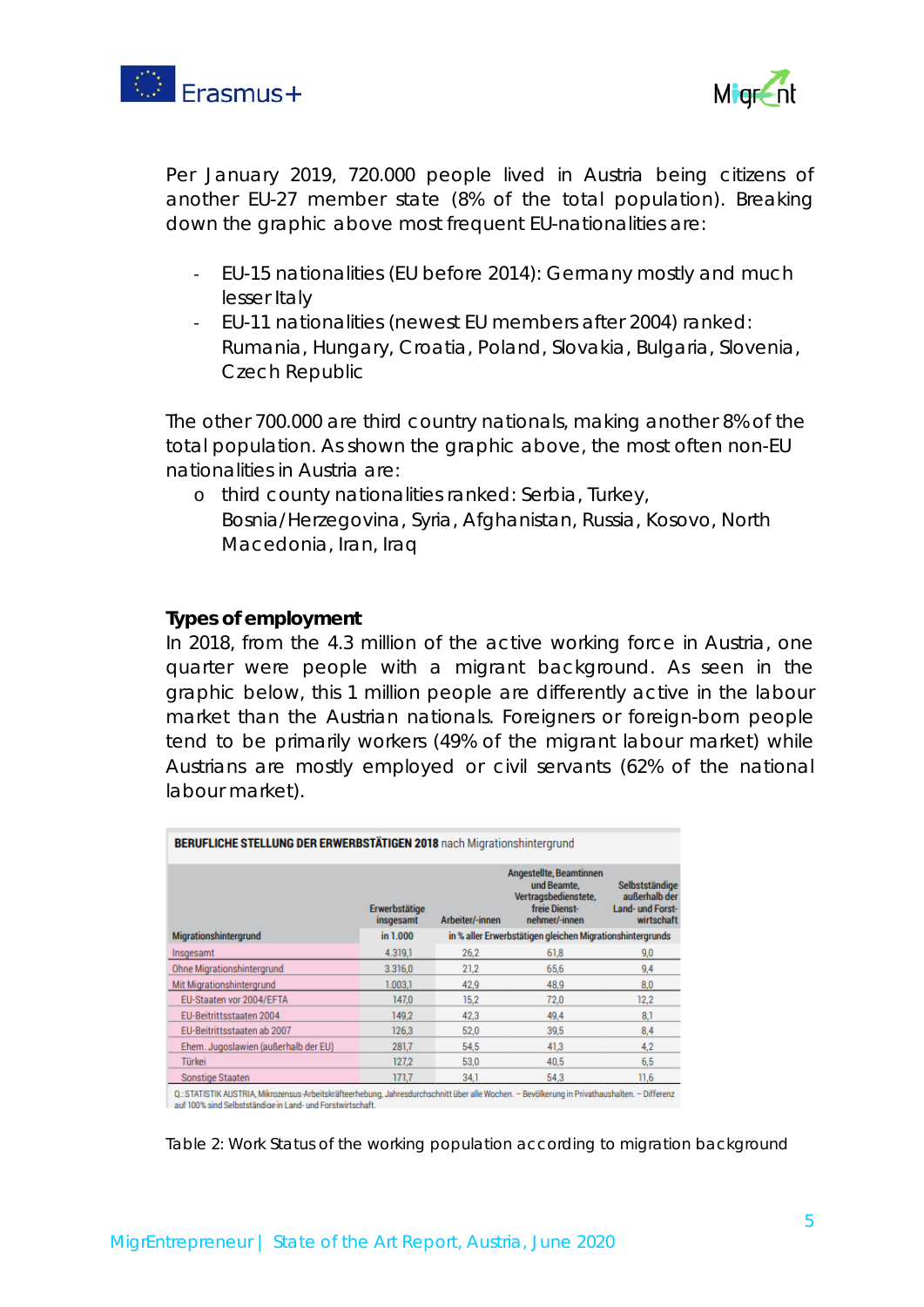



Regarding the self-employment quotas: 8% of non-Austrian working citizens are self-employed, a proportion similar to the Austrians' selfemployed percentage (9.4%). The largest portion of migrant entrepreneurs in Austria is people from other EU member states. 2018 were almost 400.000 self-employed and/or entrepreneurs in Austria. 20% of them were people with a migrant background.

The high rates of migrant self-employment may indicate very different situations. The scope, size and the nature of the businesses created by migrants obviously varies. Some migrants start a business because they lack other employment alternatives: a small store, restaurant, day care, or laundry. Such ventures may not directly provide as much value added, since they typically employ less than five people and have limited growth potential.<sup>[8](#page-5-0)</sup>

A relatively high number of people with international migration experience in Austria are active entrepreneurs. Due to language barriers, discrimination and difficulties in employers' recognition of foreign qualifications, migrants are often disadvantaged in finding employment. These barriers make it more attractive for many immigrants to use their skills as self- employed and entrepreneurs, rather than as employees in the labour market. Moreover, in some regions, immigrants benefit from the support of ethnic communities. These networks can facilitate the exchange of knowledge and goods between countries and facilitate access to labour, and start-up capital information for setting up a business.  $9$ 

<span id="page-5-0"></span><sup>8</sup> [https://www.european-microfinance.org/sites/default/files/document/file/Entrepreneurship-](https://www.european-microfinance.org/sites/default/files/document/file/Entrepreneurship-Migrants-OECD-2010.pdf)[Migrants-OECD-2010.pdf](https://www.european-microfinance.org/sites/default/files/document/file/Entrepreneurship-Migrants-OECD-2010.pdf)

<span id="page-5-1"></span><sup>9</sup> <https://projectmile.eu/2019/12/03/focus-topic-n2-migrants-entrepreneurship/>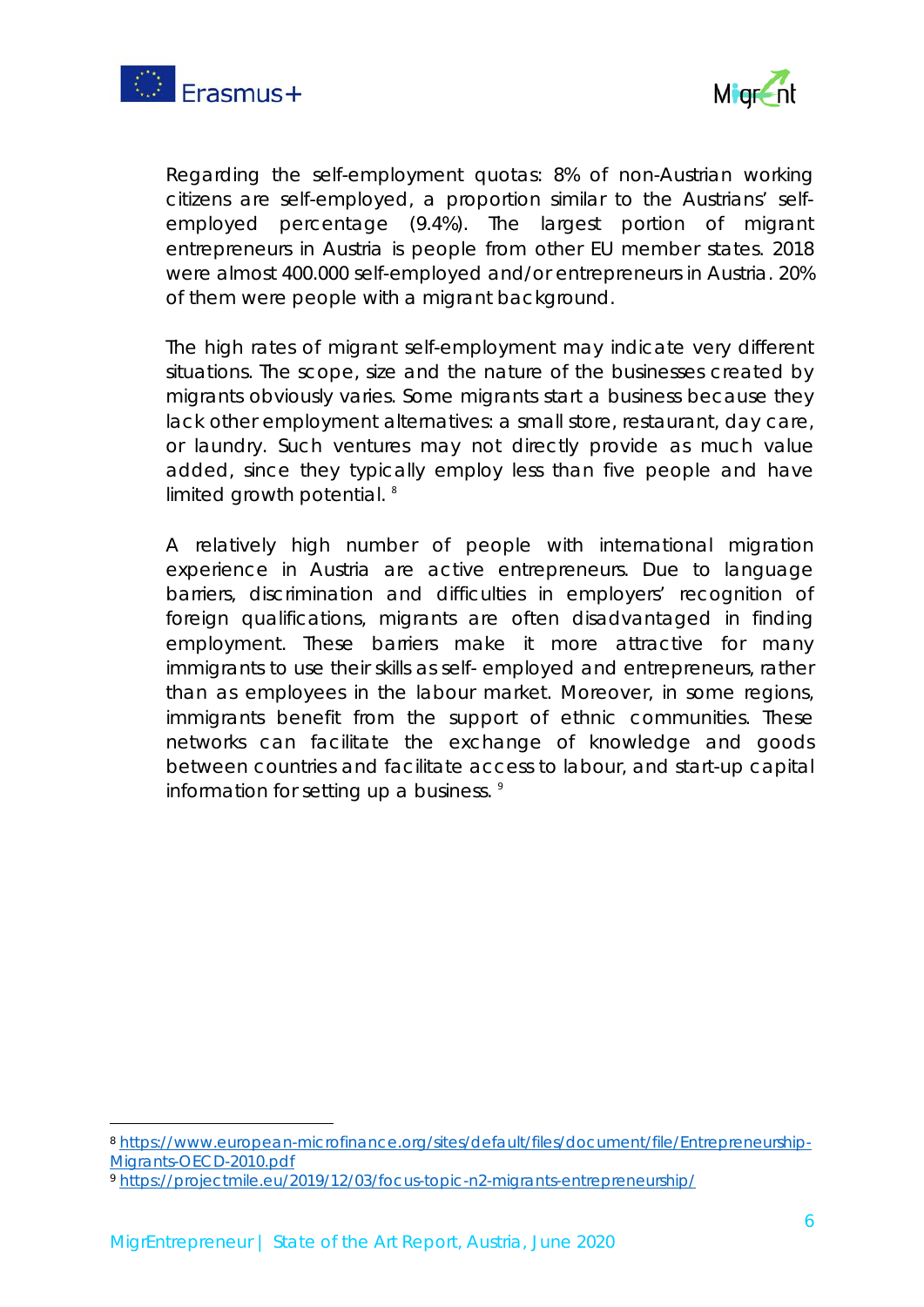



### **Newly founded companies**

In 2018, Austria counted a bit more than 39.000 new enterprises in total. 15.5% of the founders were non-nationals, most of them being of German citizenship. One tenth of the non-national entrepreneurs were citizens of the EU-27 and 1.500 (3.8%) were third-country nationals.



*Table 3: Distribution of start-up founders in Austria according to nationalities in 2018*

## **Sectors**

Popular sectors in which migrant companies are founded are services (such as cleaning, restaurants, or food production), as well as retail trade and manufacturing (clothing, leather ware, shoes, and textile production, or repairs) and transport. The majority of enterprises with a migration background can be assigned to the category of small and medium-sized enterprises (SME). About a quarter of the enterprises do not have any employees, about half of the enterprises have between one and nine employees. [10](#page-6-0)

### **Vienna**

In a 2019 Start-Up Cities Index of the best cities worldwide to start a business, Vienna ranked in the first place. The general high quality of life, the effective commuting routes, the good-quality healthcare and the low office costs are some of the key factors, to which Vienna was chosen as the ideal city for a start-up.<sup>[11](#page-6-1)</sup> The city is profiling as a very attractive hub for start-ups and investment, thus attracting more

<span id="page-6-0"></span><sup>&</sup>lt;sup>10</sup> <https://projectmile.eu/2019/12/03/focus-topic-n2-migrants-entrepreneurship/><br><sup>11</sup> <https://www.peopleperhour.com/content/startup-cities/>

<span id="page-6-1"></span>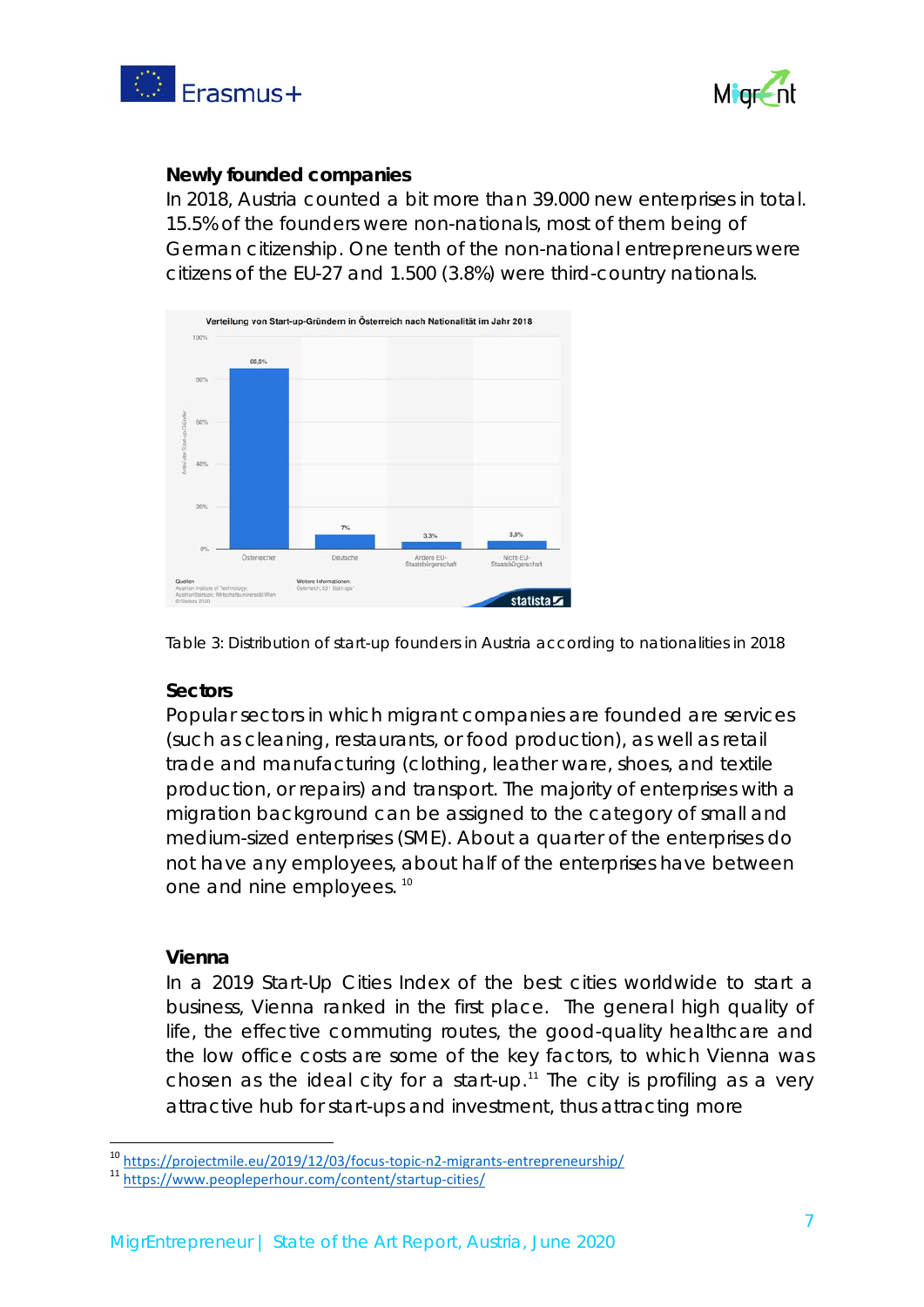



international entrepreneurs. Parallel to the start-up innovation-driven world, runs the everyday world of the small day-to-day businesses.

Taking a look in the demographics per January 2019, Vienna has 1.9 million people population, with one third having been born in another country. In the capital reside 573.000 people with a non-Austrian nationality. Citizens of the EU-27 member states come up to 251.000, while most of the non-natives are third country nationals (56%, 322.000).



*Table 4: Population in Vienna according to nationality*

Vienna has experienced a growth in the number of international entrepreneurs in the last 30 years. Nowadays almost 40% of the Vienna-based companies have a migrant background.<sup>[12](#page-7-0)</sup> The entrepreneurs come from more than 130 different nations. Most migrant companies in the city are active in traditional industries such as gastronomy, commerce and construction, while the majority of migrant entrepreneurs are between 24 and 44 years old.<sup>[13](#page-7-1)</sup>

<span id="page-7-0"></span> <sup>12</sup> https://www.derstandard.at/story/2000089238859/40-prozent-der-wiener-unternehmer-habenmigrationshintergrund

<span id="page-7-1"></span><sup>&</sup>lt;sup>13</sup> Wirtschaftsagentur-Studie, 2013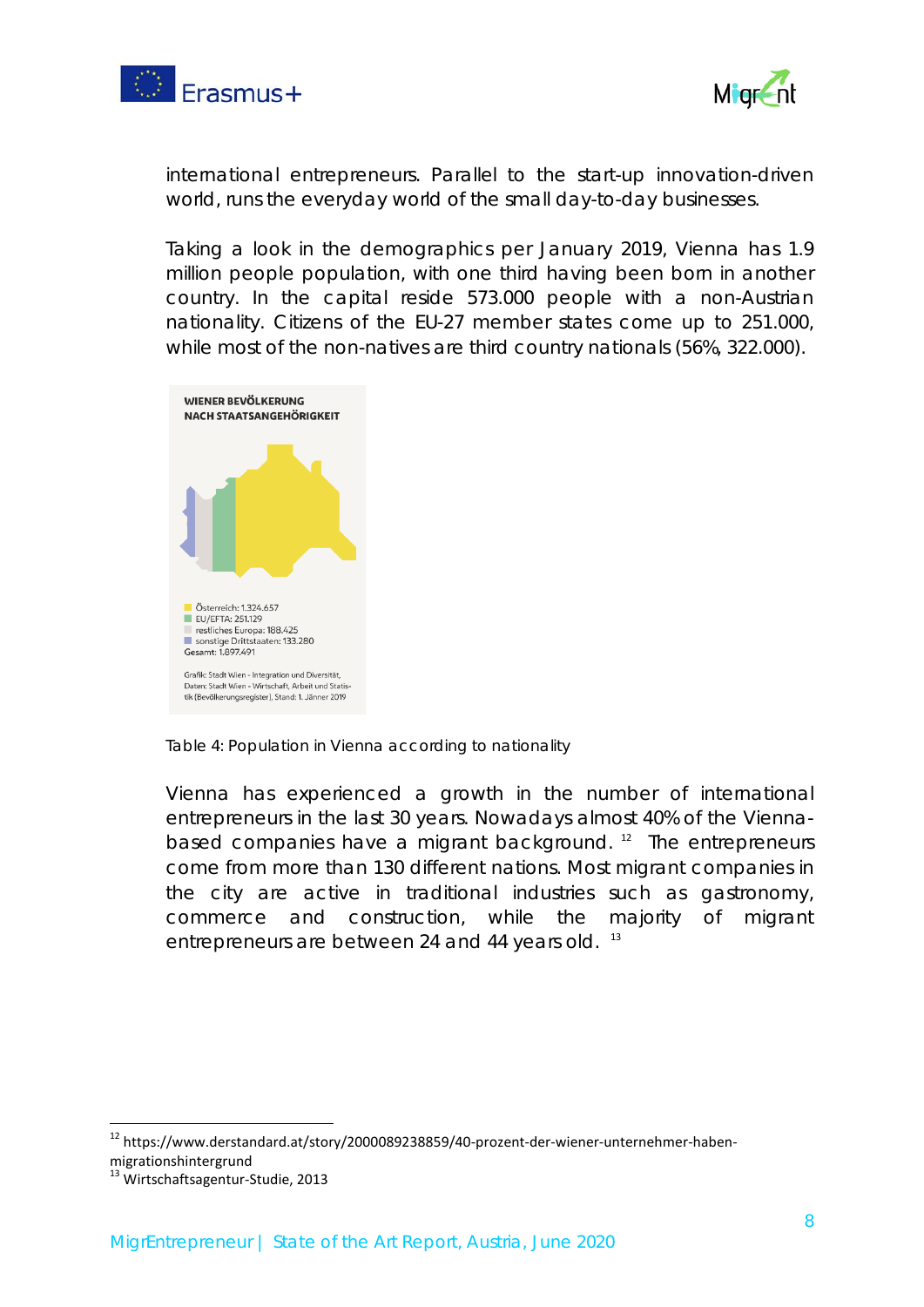



## 3. Funding/support Programs entrepreneurship

Innovation start-ups and their aspiring founders have access to subsidies and grants mainly from two agencies, the Austria Wirtschaftsservice (AWS), the promotional bank of the federal government and the Austrian Research Promotion Agency (FFG), the national funding agency for industrial research and development. Both of them run funding programs around technological innovation and research and offer their services in German and English. Other funding or supporting programs include the annual Houska Prize of the B&C Industry Holding or the start-up and accelerating programs of the Impact Hub Vienna. The Vienna University of Economics and Business (WU) has created a platform Gründungszentrum that offers start-up workshops mainly to WU students. An English version of the website is per Mai 2020 in progress.<sup>[14](#page-8-0)</sup> The above mentioned institutions offer support to Austrian and international entrepreneurs with an innovation focus.

Around the day-to-day migrant entrepreneurship, there are initiatives both in the national and in the regional level. These initiatives usually do not focus on migrant entrepreneurship, they rather offer services to entrepreneurs in general and might provide additional information, guidance and assistance for other nationalities. Usually the first integration to the labour market is organised by the AMS and the ÖIF. [15](#page-8-1)

The most important national institution for integration into the labour market is the **Austrian Integration Fund (ÖIF)**, a partner of the Federal Ministry for Europe, Integration and Foreign Affairs. The ÖIF offers integration services and promotes the linguistic integration of migrants who want to settle permanently in Austria. The focus of ÖIF lays more on the generall incorporation into the labour market and less on the particular path of self-employment. The fund runs integration centres located throughout Austria offering information and counselling services.

Moreover **the Public Employment Service Austria (AMS)** offers to unemployed people, who pursue self-employment, counselling sessions and workshops with a maximum of 6-months' time to come up with a business plan, prepare for the self-employment and accompanies them

<span id="page-8-0"></span><sup>&</sup>lt;sup>14</sup> <https://www.wu.ac.at/gruenden><br><sup>15</sup> Fast Lane Report Austria, 2016

<span id="page-8-1"></span>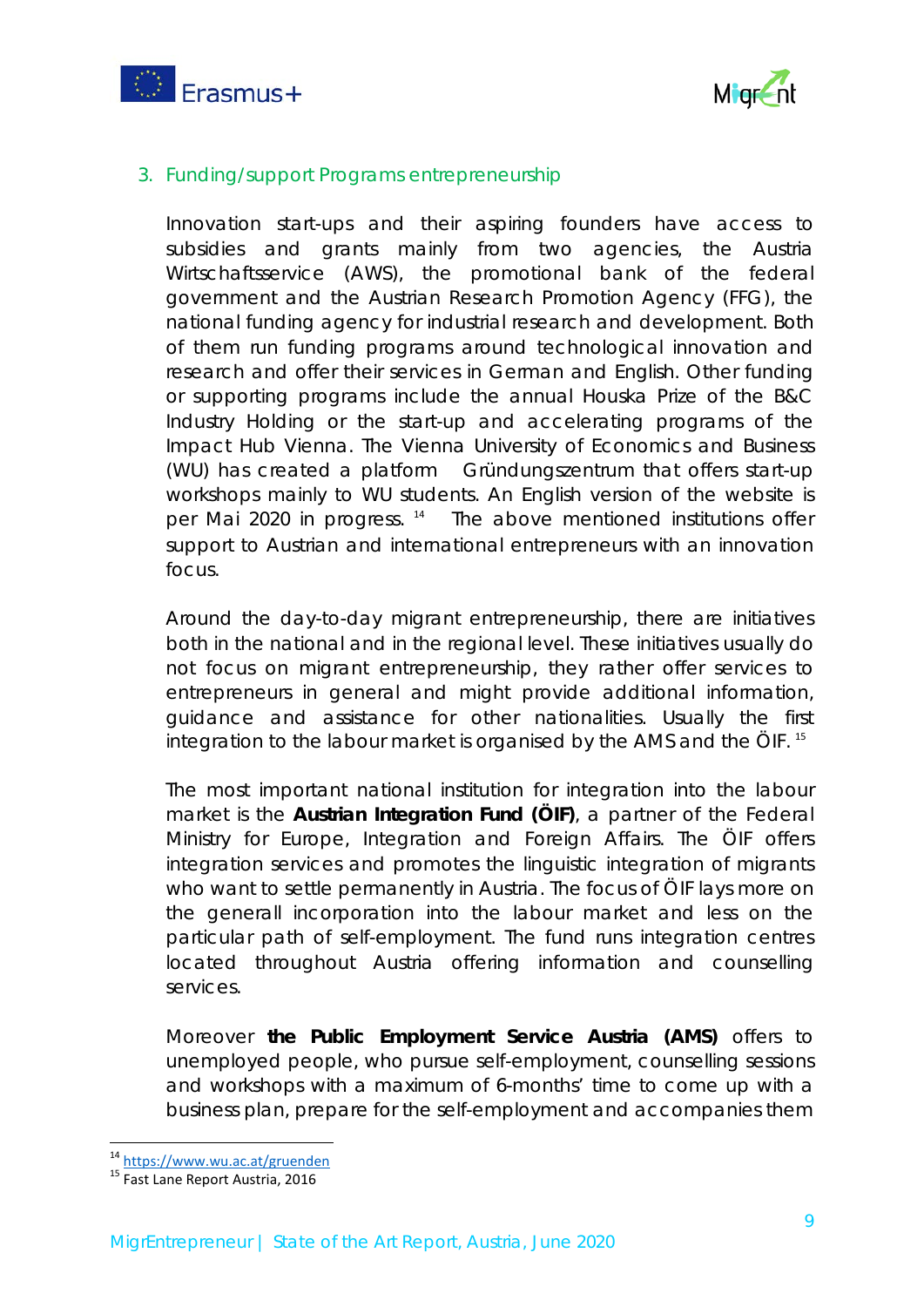



in the first months of establishment. A joint program of AMS, ÖIF and WKO will be further examined in the last chapter.

The *Austrian Federal Economic Chamber (WKO)* functions as the federal parent organization for the 9 state chambers and 110 trade associations for different industries. The WKO has a special program, that offers a solid basis and detailed information on (whether and) how to start a business. The platform gründerservice.at is entirely in German, though there is a 'Business Start-Up Glossary' in English to ease and support the international entrepreneurs.<sup>16</sup>. Additionally, the website of the WKO has a multilingual service in 10 languages: Arabic, English, Hungarian, Romanian, Slovenian, BKS (Bosnian-Croatian-Serbian), Italian, Polish, Slovakian, Turkish. In the landing pages are current news and basic information on starting a company.

Some national WKO bodies are very active in the regional level. For example the Economic Chamber of Tirol, together with the AMS Tirol and other local institutions are partners in the EU program *MILE (Migrants Integration in the Labour market in Europe)*. MILE is a project funded by the European Union's Asylum, Migration and Integration Fund and is a partnership of 7 public and private organisations from Italy, Austria, Spain and Greece. The project started in December 2018 and will end in May 2021. MILE aims to develop, implement and mainstream an effective model of services for the integration of thirdcountry nationals into the labour market, based on multi-stakeholder cooperation and focusing on both employers' and migrants' needs. [17](#page-9-1) The national coordinator for the Austrian partnership group is Verein Multikulturell (VM). VM is a Tirol-based non-governmental organisation founded in 1993 that promotes the development of social and professional skills of migrants and refugees in collaboration with the Government and other State institutions like the Chamber of Commerce of Tyrol, job centres, schools as well as social organizations and societies.

<span id="page-9-0"></span><sup>16</sup> [https://www.gruenderservice.at/site/gruenderservice/publikationen/schritte-und](https://www.gruenderservice.at/site/gruenderservice/publikationen/schritte-und-glossar_EN_2020.pdf)[glossar\\_EN\\_2020.pdf](https://www.gruenderservice.at/site/gruenderservice/publikationen/schritte-und-glossar_EN_2020.pdf)

<span id="page-9-1"></span><sup>17</sup> <https://projectmile.eu/the-project-mile/>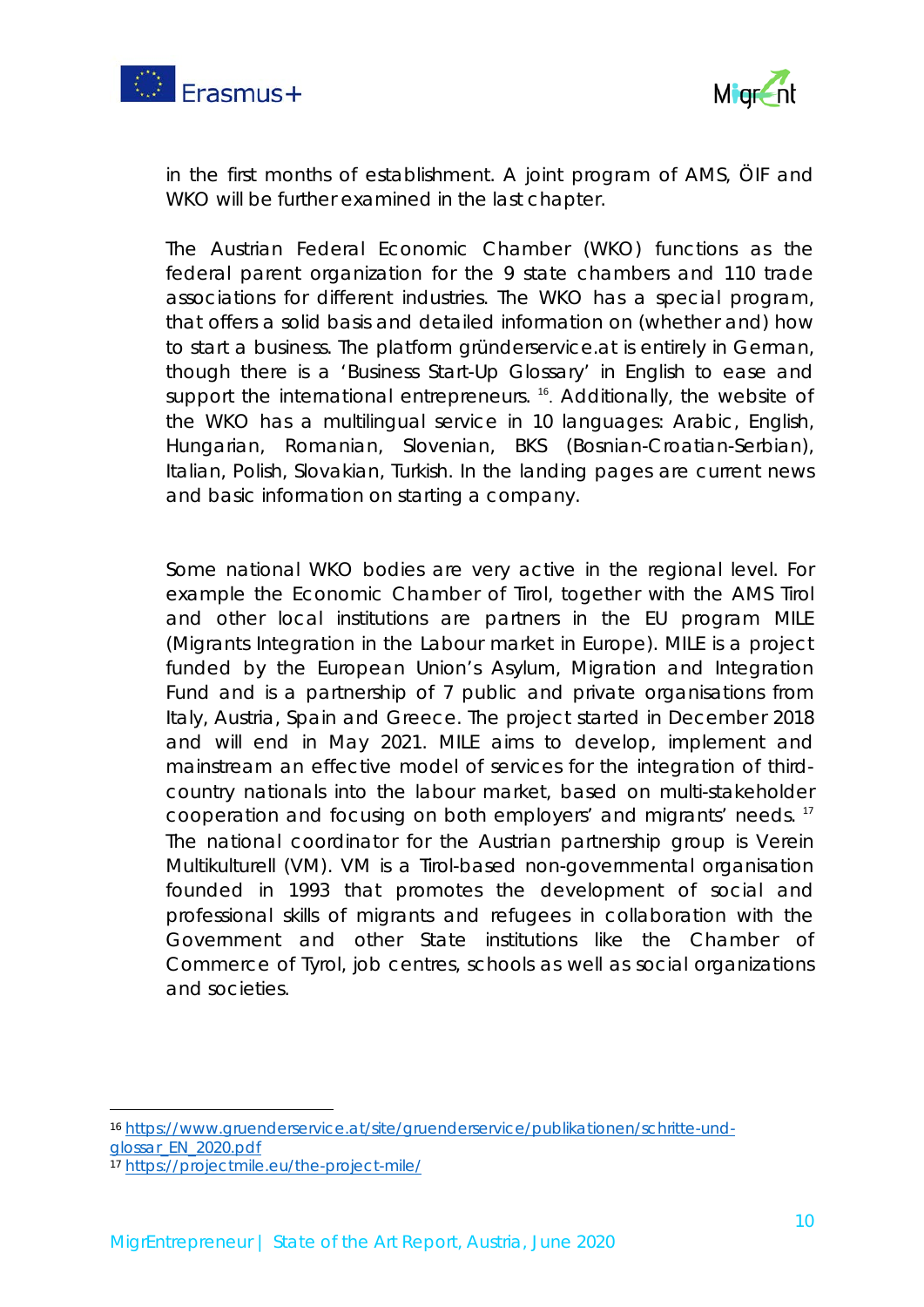



Lastly, some peripheral events that are worth mentioning around the topic of migrant entrepreneurship: in April 2019 took place the first **Integration Congress** in Vienna. With the title *Immigration as an Opportunity - What Migrant Businesses Bring to the Economy* the congress addressed topics such as the integration of refugees, education, labour market and the economy. Additionally in autumn 2019 the Danube Uni Krems has integrated a 2-semester course called "Migrant Entrepreneurship Support CP" that provides know-how in the design and implementation of support measures for migrants to start and develop their businesses. The course is interdisciplinary with modules in Krems, Berlin and Warsaw complemented with e-learning activities. [18](#page-10-0)

# 4. Projects /Trainings

| Project 1:              | <b>Migrant Enterprises</b><br>Vienna Business Agency (Wirtschaftsagentur)                                                                                                                                                                                                                                                                                                                                                                                                              |
|-------------------------|----------------------------------------------------------------------------------------------------------------------------------------------------------------------------------------------------------------------------------------------------------------------------------------------------------------------------------------------------------------------------------------------------------------------------------------------------------------------------------------|
| Project Lead:           | Migrant Enterprises is a service of the Vienna Business<br>Agency (Wirtschaftsagentur) that aims to increase the<br>support measures offered by the City of Vienna<br>for immigrant and ethnic minority communities with<br>a tailor-made support. The Vienna Business Agency<br>was founded in 1982 as the Vienna Economic<br>Development Fund by the City of Vienna, the Vienna<br>Chamber of Commerce (WKO Wien), the UniCredit<br>Bank Austria AG as well as the Erste Bank AG.    |
| <b>Contact Details:</b> |                                                                                                                                                                                                                                                                                                                                                                                                                                                                                        |
| Description:            | The objective of Migrant Enterprises is to unlock the<br>economic potential of migrants, increase their<br>welfare and contribute to the positive economic<br>development of Vienna. Migrant Enterprises set its<br>fundaments already in 2008 under the name Mingo<br>and from 2013 it has been integrated in the overall<br>business support scheme of the municipality. The<br>target group includes start-ups, company founders<br>and young entrepreneurs, as well as, one-person |

<span id="page-10-0"></span><sup>18</sup> <https://www.donau-uni.ac.at/de/studium/migrant-entrepreneurship-support.html>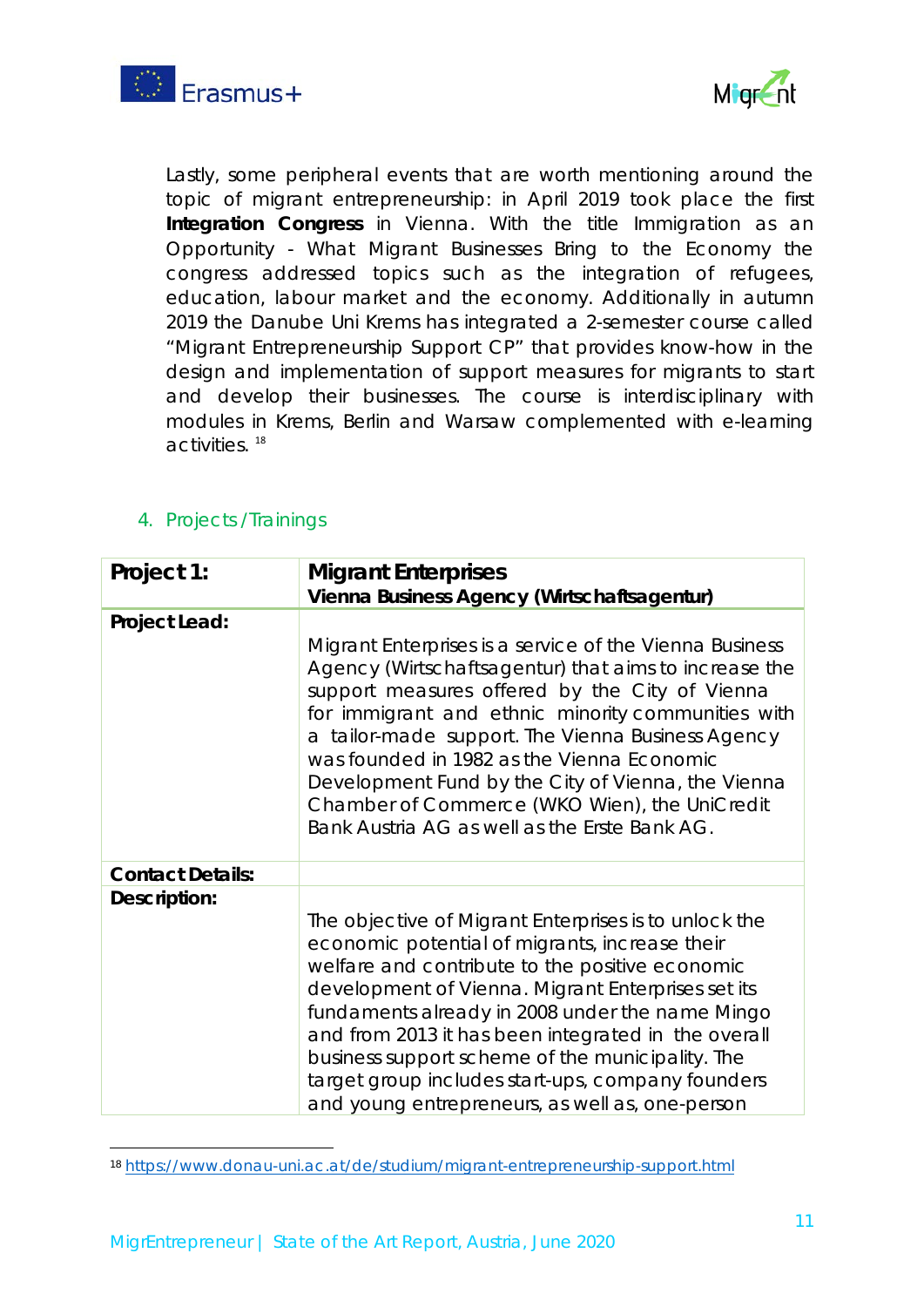



|                             | businesses and micro-enterprises in the early<br>foundation phase up to a maximum of three years<br>after the founding.<br>The services of Migrant Enterprises include:<br>o Free of charge founding, financing and<br>expansion coaching<br>o Free of charge bilingual workshops<br>Information on funding from the Vienna<br>$\circ$<br><b>Business Agency</b><br>Contact point for our flexible and special<br>$\circ$<br>hired office spaces<br>o Information about services provided by<br>the City of Vienna<br>o Help and advice when dealing with<br>official authorities and departments |
|-----------------------------|---------------------------------------------------------------------------------------------------------------------------------------------------------------------------------------------------------------------------------------------------------------------------------------------------------------------------------------------------------------------------------------------------------------------------------------------------------------------------------------------------------------------------------------------------------------------------------------------------|
| <b>Further Information:</b> | https://wirtschaftsagentur.at/beratungen/migrant-<br>enterprises-6/                                                                                                                                                                                                                                                                                                                                                                                                                                                                                                                               |

All workshops and written information are available in 17 different languages (English, Bosnian, Croatian, Serbian, Polish, Turkish, Russian, Slovakian, Hungarian, Czech, Spanish, Bulgarian, Romanian, French, Arabic, Farsi, and German). Some languages are covered internally by the Vienna Business Agency advisors; otherwise, external experts are hired to ensure the language coverage. The advisors in the team have a migrant background themselves and are hence capable of understanding specific cultural/socio-economic barriers and can provide support in the native languages of the migrant entrepreneurs.<sup>[19](#page-11-0)</sup> As the coordinator Tülay Tuncel said in our interview on 20.5.2020, it is not that the people wouldn't necessarily understand German, it is that when it comes to such an existential topic such as starting an own company, people need to be able to communicate and reflect in their mother language. This strong cultural understanding is the strongest asset of Migrant Enterprises.

l

<span id="page-11-0"></span><sup>19</sup> Evaluation and Analysis of Good Practices in Promoting and Supporting Migrant Entrepreneurship Guide book, Publications Office of the European Union, 2016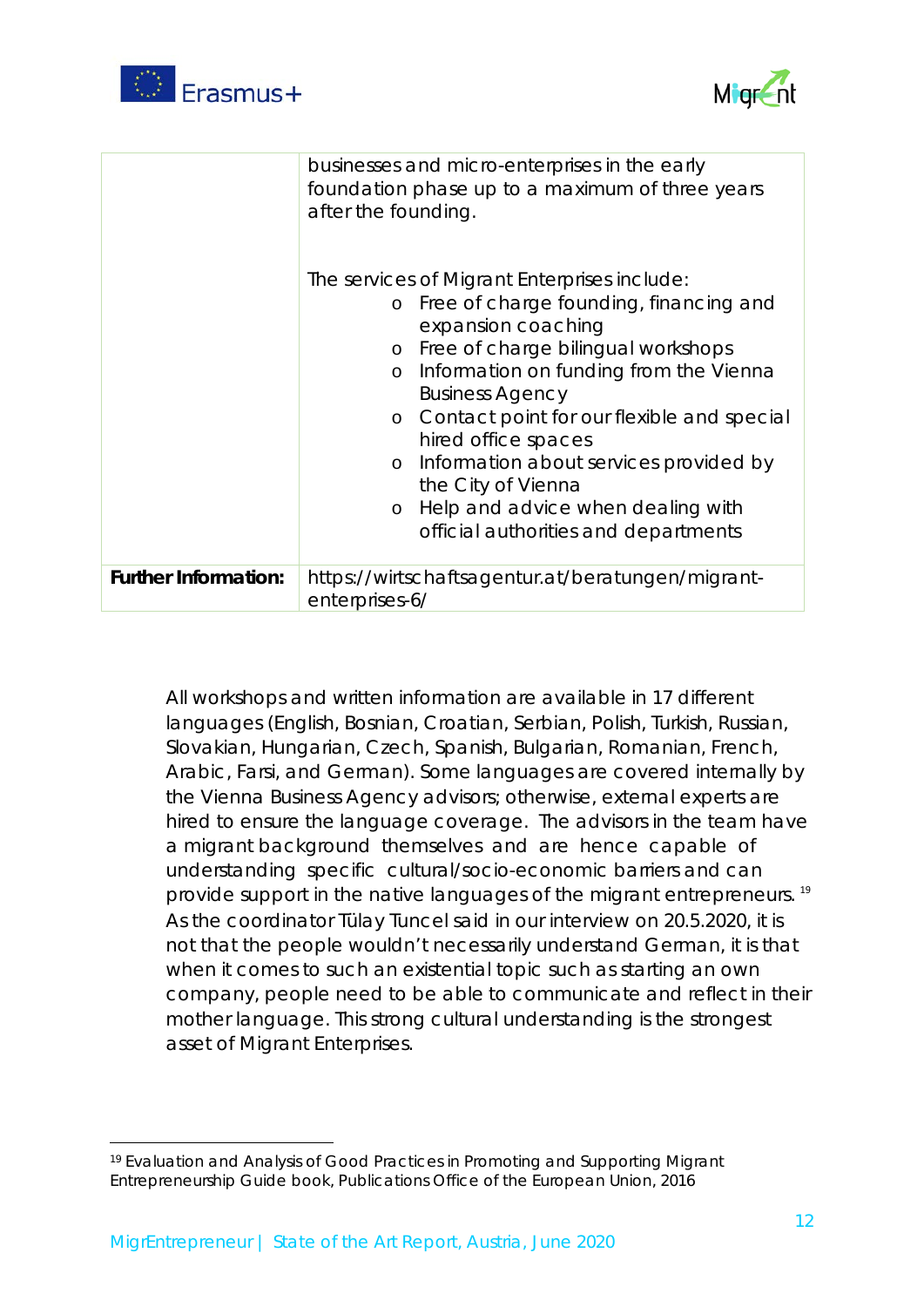



The entrepreneurial support offered by Migrant Enterprises is organised in 3 steps that function like a funnel, filtering the aspiring entrepreneurs, while also strengthening their vision.

# **A. Taster Course (Schnupperkurs)**

A study conducted 2013 on the name of the Vienna Business Agency has manifested that the migrant companies show a low urban mobility. Migrants tend to establish companies where they live. This geographical conclusion was translated in a seemingly simple, but clever idea to organise the start-up workshops directly in the districts where the most migrants live. In order to gain a broad spectrum and achieve high participation, the Vienna Business Agency cultivated a partnership with the Adult Education Centers (Volkshochschulen, VHS) in these districts. These taster courses as all other Academy workshops are free of charge and are organised as one-day workshops with maximum 15 participants. They are being held in different 17 languages and are open to all people who might have a business idea or not.

# **B. Orientation Conversation 1 to 1**

# Around 500 talks annually

In the next step, the ones who have a business idea and are eager to proceed further are invited to an orientation conversation in the facilities of the Vienna Business Agency. This step is more of an individual business support and needs' assessment. The advisors don't follow a directory or specific guideline, they rather do a realitycheck of business goals and personal ambitions versus life conditions and restrains. In this scheme they also review topics, such trade law, legal forms, social insurance or taxes, or location factors, depending on the idea and the needs of the aspiring founder.

# **C. Coaching Sessions**

1/3 of the orientation talks move on to the next and final step of the support program. The coaching sessions are farther offered in the mother language of the aspiring entrepreneur. In total there can be 4 meetings with an external consulting agency. This step is about the substantiation of the business: from the legal part, the starting capital, financing plan, etc. These consulting coaching sessions are paid by the Vienna Business Agency (150€/hour) and are offered as the final support package to the entrepreneurs.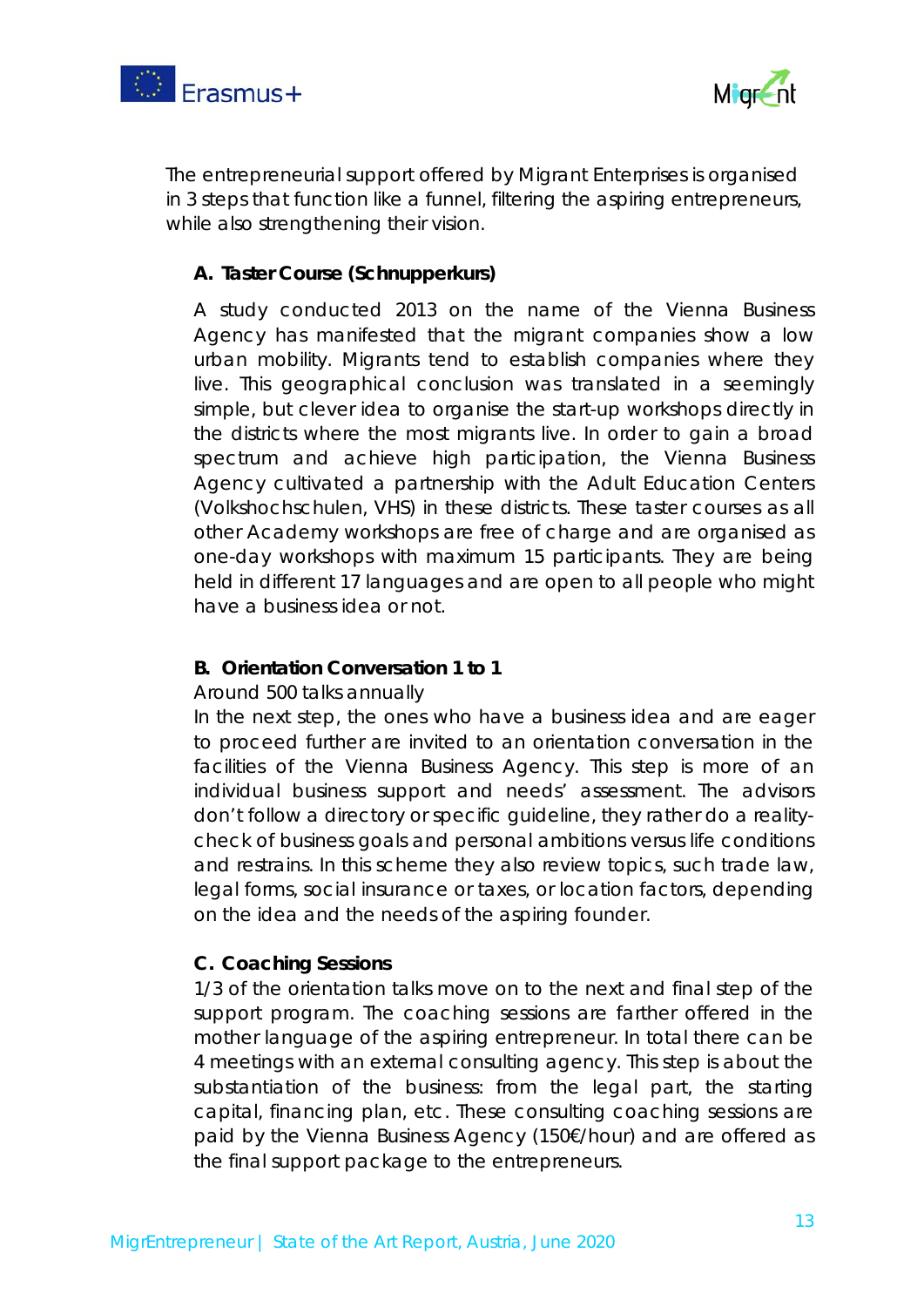



The Vienna Business Agency is focused on supporting sustainable business foundations. Migrant Enterprises rely on their integration in the overall Viennese business promotion ecosystem and the variety of tailor-made services in different languages. One important factor it that it's free of charge, as this is very important for beneficiaries since many of them have limited resources and would rather spend them on their business than training/advice provision. <sup>[20](#page-13-0)</sup>

<span id="page-13-0"></span><sup>&</sup>lt;sup>20</sup> Evaluation and Analysis of Good Practices in Promoting and Supporting Migrant Entrepreneurship Guide book, Publications Office of the European Union, 2016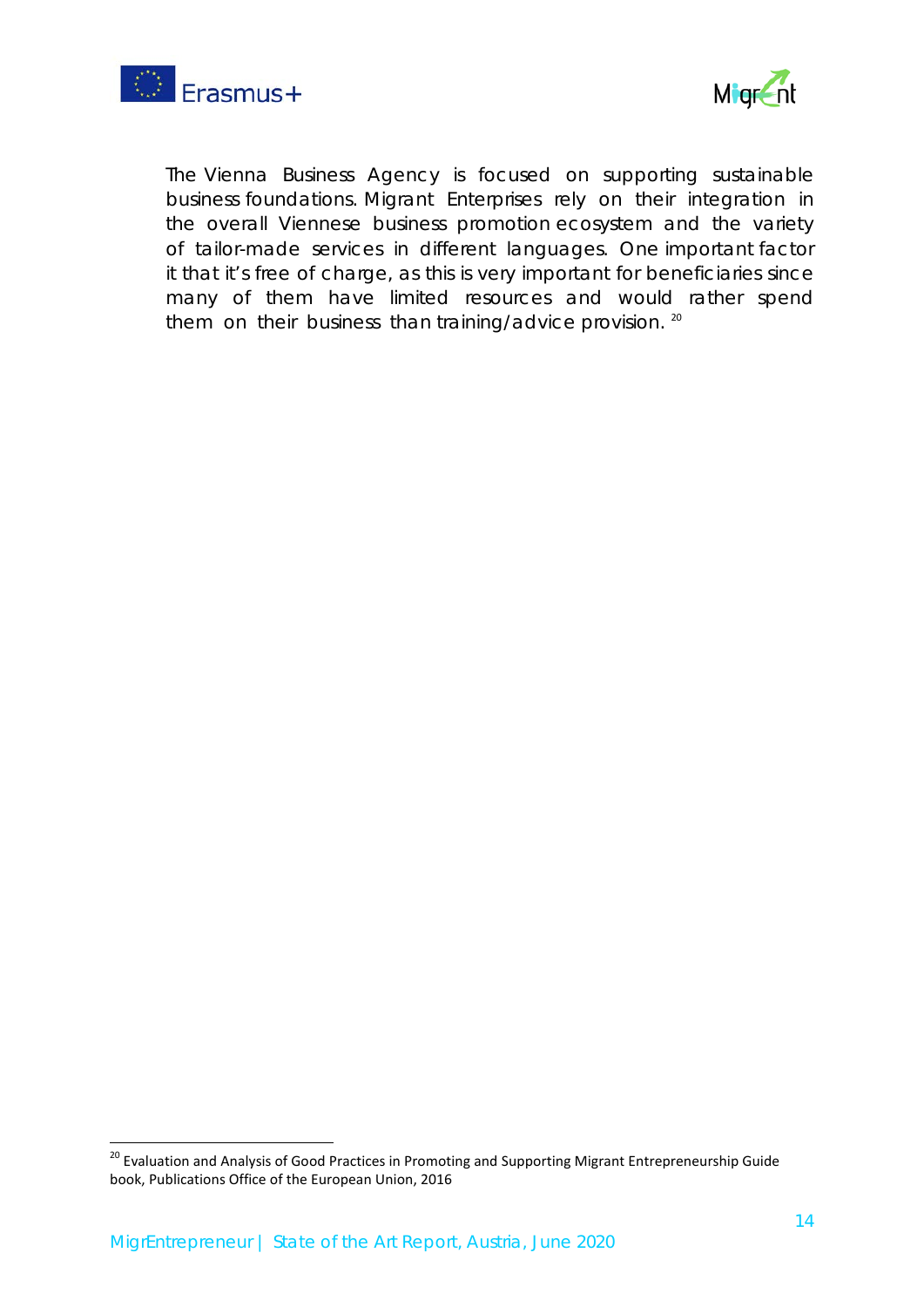



| Project 2:                     | Mentoring for Migrants Austrian Integration Fund (ÖIF)                                                                                                                                                                                                                                                                                                                                                                                                                                                                                                                                                                                                                                                                                                                                               |
|--------------------------------|------------------------------------------------------------------------------------------------------------------------------------------------------------------------------------------------------------------------------------------------------------------------------------------------------------------------------------------------------------------------------------------------------------------------------------------------------------------------------------------------------------------------------------------------------------------------------------------------------------------------------------------------------------------------------------------------------------------------------------------------------------------------------------------------------|
| <b>Project Lead:</b>           | Mentoring for Migrants is a joint initiative of the OIF, the<br>Austrian Federal Economic Chamber, and the Public<br>Employment Service Austria (AMS). The goal is to bring<br>together experienced individuals from the business world -<br>mentors - and people from a migrant background -<br>mentees - and help them become integrated into the<br>Austrian labour market.<br>Mentoring is a professional relationship, in which an<br>experienced entrepreneur assists another, often less<br>experienced, entrepreneur, and can therefore provide<br>valuable support based on practical experience. The<br>mentorship includes skills and knowledge development, as<br>well as helping to access a network that might enhance<br>the mentee's professional and personal growth. <sup>21</sup> |
| <b>Contact Details:</b>        |                                                                                                                                                                                                                                                                                                                                                                                                                                                                                                                                                                                                                                                                                                                                                                                                      |
| Description:                   | The program was launched in 2008 on the initiative of the<br>WKO in cooperation with the ÖIF and the AMS. The aim is<br>to support labour market integration and/or start up a<br>business for qualified people with a migrant background.<br>More than 2,200 mentoring pairs have been formed all<br>over Austria as part of the Mentoring for Migrants program.<br>Mentors and mentees spend about six months working<br>through activities together to enter the labour market. As<br>experienced business people, mentors can give their<br>partners valuable assistance, advice, and put them in<br>touch with the right people. In 2020 have been already<br>formed 96 mentoring pairs with mentees from 32 countries.<br>20% of the mentees are founders. 22                                  |
| <b>Further</b><br>Information: | https://www.integrationsfonds.at/weiterbildung/mentoring-<br>fuer-migrantinnen                                                                                                                                                                                                                                                                                                                                                                                                                                                                                                                                                                                                                                                                                                                       |

<span id="page-14-0"></span> <sup>21</sup> Evaluation and Analysis of Good Practices in Promoting and Supporting Migrant Entrepreneurship Guide book, Publications Office of the European Union, 2016

<span id="page-14-1"></span><sup>&</sup>lt;sup>22</sup> <https://www.integrationsfonds.at/weiterbildung/mentoring-fuer-migrantinnen>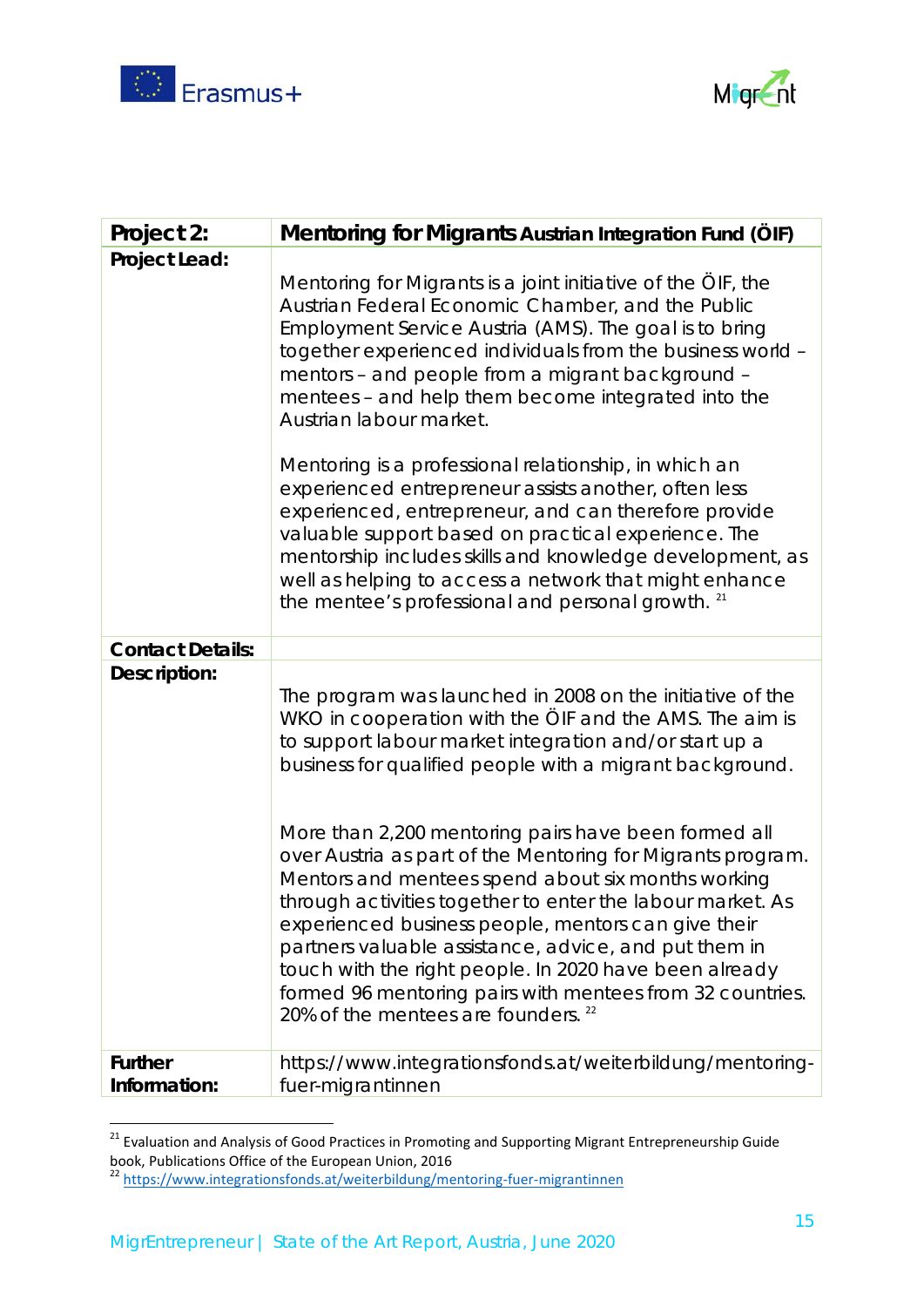



### 5. Sources

EVALUATION AND ANALYSIS OF GOOD PRACTICES IN PROMOTING AND SUPPORTING MIGRANT ENTREPRENEURSHIP GUIDE BOOK, PUBLICATIONS OFFICE OF THE EUROPEAN UNION, 2016

COMMUNICATION FROM THE COMMISSION TO THE EUROPEAN PARLIAMENT, THE COUNCIL, THE EUROPEAN ECONOMIC AND SOCIAL COMMITTEE AND THE COMMITTEE OF THE REGIONS Action Plan on the integration of third country nationals [https://eur](https://eur-lex.europa.eu/legalcontent/EN/TXT/?uri=CELEX:52016DC0377)[lex.europa.eu/legalcontent/EN/TXT/?uri=CELEX:52016DC0377](https://eur-lex.europa.eu/legalcontent/EN/TXT/?uri=CELEX:52016DC0377)

MENTORING FOR MIGRANTS, 2013 [https://www.wko.at/site/Mentoring/Projektbericht-Mentoring](https://www.wko.at/site/Mentoring/Projektbericht-Mentoring-englisch.pdf)[englisch.pdf](https://www.wko.at/site/Mentoring/Projektbericht-Mentoring-englisch.pdf)

FAST LANE REPORT AUSTRIA, 2016

<https://wirtschaftsagentur.at/beratungen/migrant-enterprises-6/>

[https://wirtschaftsagentur.at/fileadmin/user\\_upload/Presse/PA\\_WA\\_Eth](https://wirtschaftsagentur.at/fileadmin/user_upload/Presse/PA_WA_Ethnische_Oekonomien.pdf) [nische\\_Oekonomien.pdf](https://wirtschaftsagentur.at/fileadmin/user_upload/Presse/PA_WA_Ethnische_Oekonomien.pdf)

[https://wirtschaftsagentur.at/fileadmin/user\\_upload/Gruenden\\_und\\_W](https://wirtschaftsagentur.at/fileadmin/user_upload/Gruenden_und_Wachsen/OEkosystem/Deutsch_OEkosystem_-_Juli_2019_01.pdf) [achsen/OEkosystem/Deutsch\\_OEkosystem\\_-\\_Juli\\_2019\\_01.pdf](https://wirtschaftsagentur.at/fileadmin/user_upload/Gruenden_und_Wachsen/OEkosystem/Deutsch_OEkosystem_-_Juli_2019_01.pdf)

[https://wirtschaftsagentur.at/fileadmin/user\\_upload/Gruenden\\_und\\_W](https://wirtschaftsagentur.at/fileadmin/user_upload/Gruenden_und_Wachsen/Migrant_Enterprises/pdfs_Sprachen/WA_11_15_Folder_Startup_148x210_en.pdf) achsen/Migrant Enterprises/pdfs Sprachen/WA 11\_15\_Folder Startup [148x210\\_en.pdf](https://wirtschaftsagentur.at/fileadmin/user_upload/Gruenden_und_Wachsen/Migrant_Enterprises/pdfs_Sprachen/WA_11_15_Folder_Startup_148x210_en.pdf)

[https://www.wko.at/site/Mentoring/mentoring.html?shorturl=wkoat\\_me](https://www.wko.at/site/Mentoring/mentoring.html?shorturl=wkoat_mentoring) [ntoring](https://www.wko.at/site/Mentoring/mentoring.html?shorturl=wkoat_mentoring)